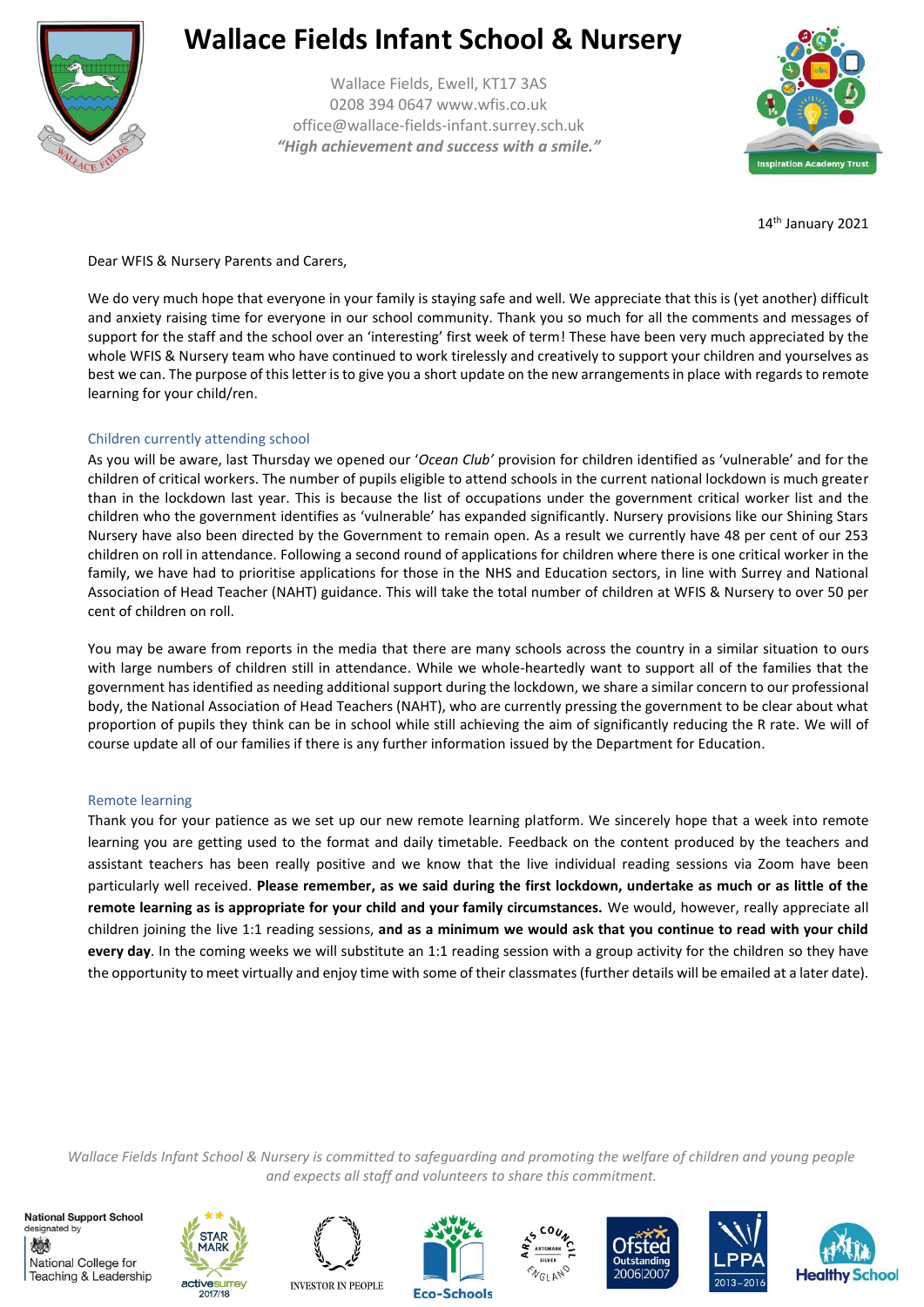

Wallace Fields, Ewell, KT17 3AS 0208 394 0647 www.wfis.co.uk office@wallace-fields-infant.surrey.sch.uk *"High achievement and success with a smile."*



The Department for Education has published guidance to state that children in Key Stage 1 should be receiving around 3 hours of remote learning, both teaching input and independent learning activities to complete, each day (for Reception children it should be less than 3 hours).

- 3 hours a day for Key Stage 1 (years 1 and 2 when pupils are aged between 5 and  $7)$
- 4 hours a day for KS2 (years 3-6 when children are aged between 7 and 11)
- 5 hours a day for KS3 and KS4 (secondary school up to age 16)

Those hours include both direct teaching and time for pupils to complete tasks or assignments independently.

The 3 hours a day does not imply 3 hours of teaching clips or videos, but also includes the independent work in response to the tasks set out by the teacher. We sincerely hope you will agree that we are providing a comprehensive range of activities each day and throughout the week, and supplementing pre-recorded teaching videos with live 1:1 reading sessions. We know from some of the feedback we have had that many parents appreciate the ability to pause video clips for children to work independently, or to come back to later, and we agree that the approach is appropriate given the young age of our children.

We are very hopeful that your children will continue to develop their learning over this half-term whether they are in school or learning from home.

### Technical issues

As ever with IT, we have had a few 'teething troubles' with several parents unable to access some of the resources. Class Dojo is popular with many of you, while some have found it harder to use and so we are uploading all resources on to our 'One Drive'. We are looking at restoring the links posted on ClassDojo to the teaching clips and resources saved on the One Drive. Please bear with us as our IT technician looks at this for us. In the meantime, all the resources continue to be saved in folders for each week on the One Drive.

In order to support you to know which activities to complete each day, teachers are now posting a helpful list of daily tasks in the same ClassDojo daily welcome video.

A couple of parents have mentioned that teaching videos have not loading, are slow to load, or do not restart quickly after being paused. Unfortunately, even for those of you who may have faster broadband connections, poor bandwidth and 'buffering' can be a problem. At the end of the letter is a short guide with some suggestions on how to reduce 'buffering'. One parent we have spoken to has solved the issue by downloading the clips to their computer the evening before so that they are available to watch for their child the following day. This may assist some of you with this problem.

*Wallace Fields Infant School & Nursery is committed to safeguarding and promoting the welfare of children and young people and expects all staff and volunteers to share this commitment.*

**National Support School** designated by 炒 National College for Teaching & Leadership











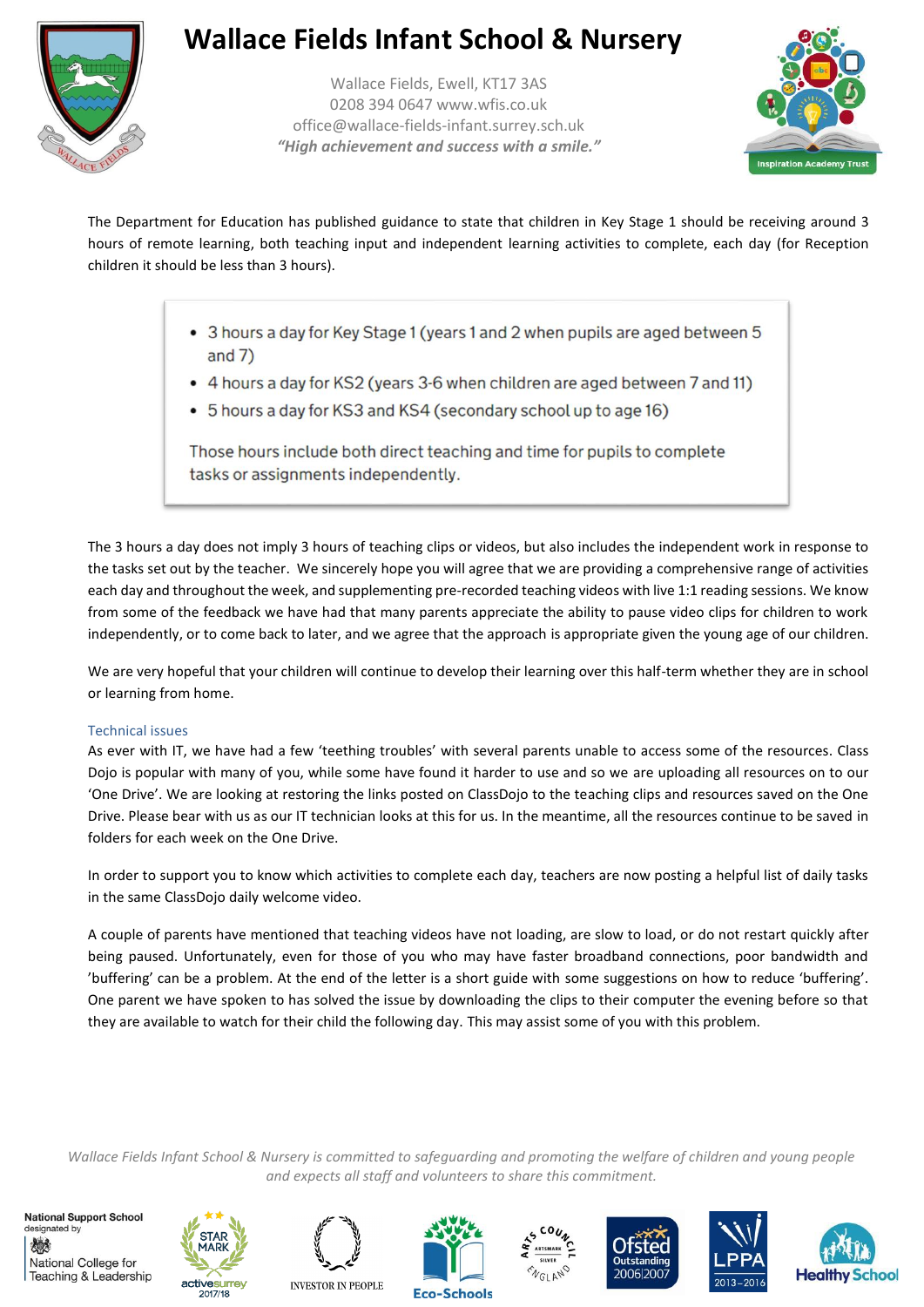

Wallace Fields, Ewell, KT17 3AS 0208 394 0647 www.wfis.co.uk office@wallace-fields-infant.surrey.sch.uk *"High achievement and success with a smile."*



We want everyone to have the best access they can to our online resources. Therefore, in order to support any WFIS parent experiencing a technical issue with opening links or downloading resources, we have arranged for Chris Webb, our amazing IT technician from our service provider *EduThing*, to be available to support with troubleshooting. If you need this support, please email the office [\(office@wallace-fields-infant.surrey.sch.uk\)](mailto:office@wallace-fields-infant.surrey.sch.uk) with a brief outline of your issue and we will ensure that Chris will endeavour to make contact with you.

#### Department for Education laptops for schools

You may have read that schools across the country have been allocated laptops for identified children to use at home. While this is a fantastic scheme, unfortunately the government has sadly decided not to include infant aged children in the allocations and so we have not been provided with any to loan out to families.

#### Free School Meal entitlement

There has been a lot of coverage in the national media about the quality of free school meal support during the national lockdown. As in the previous lockdown, parents and carers entitled to this support will be contacted by Mrs Pasley with information about the voucher system we have in place.

#### Upcoming INSET days

We have two INSET days planned in the Spring Term. At this point we can confirm that the INSET day on January 29<sup>th</sup> will go ahead as planned so that we can continue with our plan for staff professional development and training on that day.

We trust that the information in this letter reassures you as parents that we really are "pulling out all the stops" to ensure that the remote learning for our children is the very best that it can possibly be. As always, if you do have any concerns or queries regarding remote learning for your child/ren, do get in contact with the school office in the first instance who will be only too happy to help in any way they can.

Finally please remember to not worry or feel too anxious about the remote learning you are able to provide at home - we do recognise that every family has differing circumstances and there is not a one size fits all approach to learning at home with your child.

With very best wishes,

Jamie Hallume Nicky Maun

Jamie Hallums & Nicky Mann

Co-Headteachers

*Wallace Fields Infant School & Nursery is committed to safeguarding and promoting the welfare of children and young people and expects all staff and volunteers to share this commitment.*

**National Support School** designated by 戀 National College for Teaching & Leadership